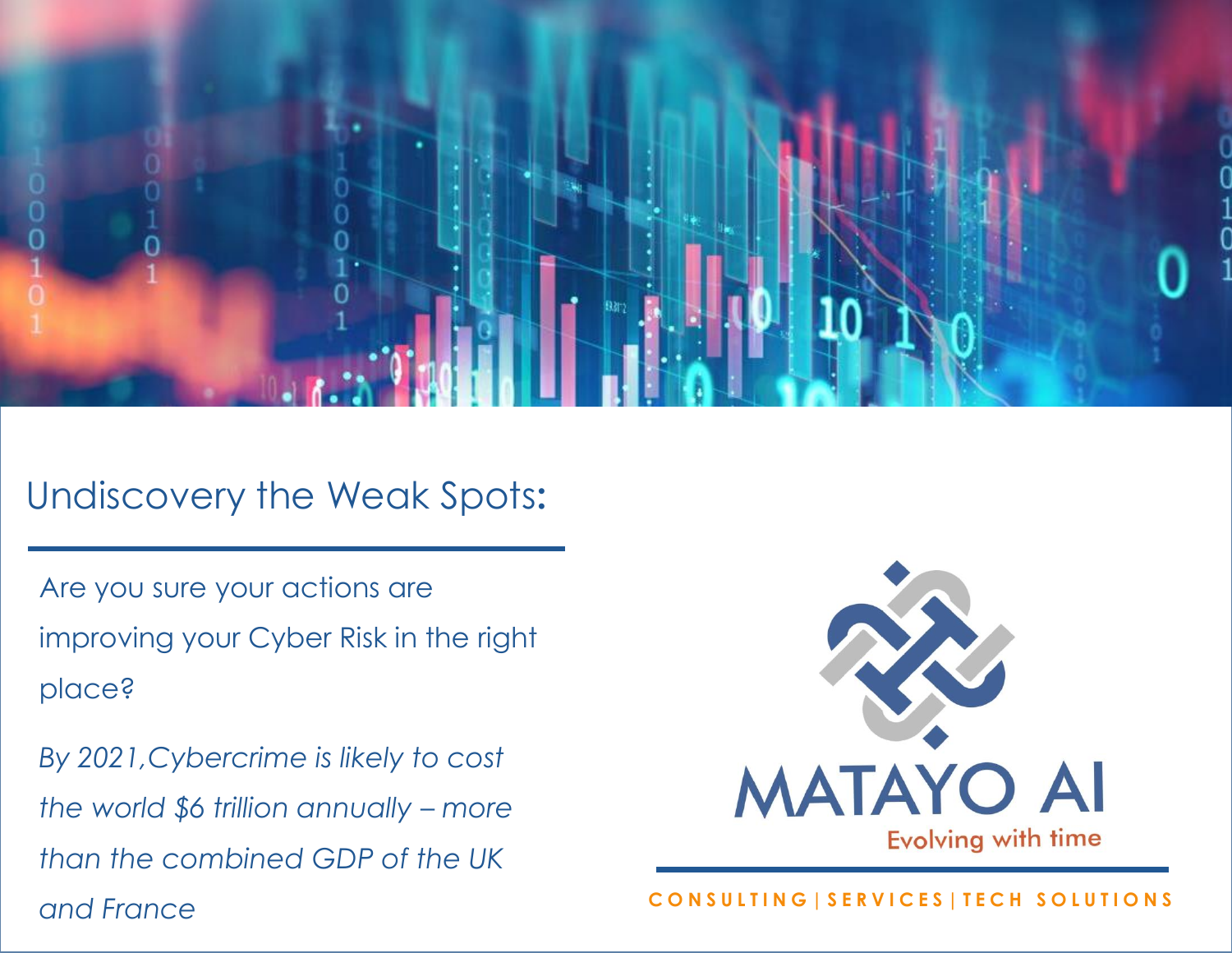## Business @ Risk:

*As organization are increasingly leaning towards digital and IT solutions and more data is generated and shared within and outside the organizations. The information has become a lifeline of the business ecosystem. It also means companies are exposed to new digital vulnerabilities, making an effective approach to have strong cybersecurity programs, protecting privacy more important than ever.*

*89% of organizations have witnessed increased phishing attacks since the beginning of COVID-19 pandemic*



Risk Assessment









Monitor & Control



Stakeholder Value

# • Tech Security Reviews

• vCISO

- Compliance and Regulatory Audits
- Policy and Governance
- User Training



*Cyber attacks are organizational risks that businesses can be exposed to with just an errant click of a mouse.*

## Build trust: Promote resilience: